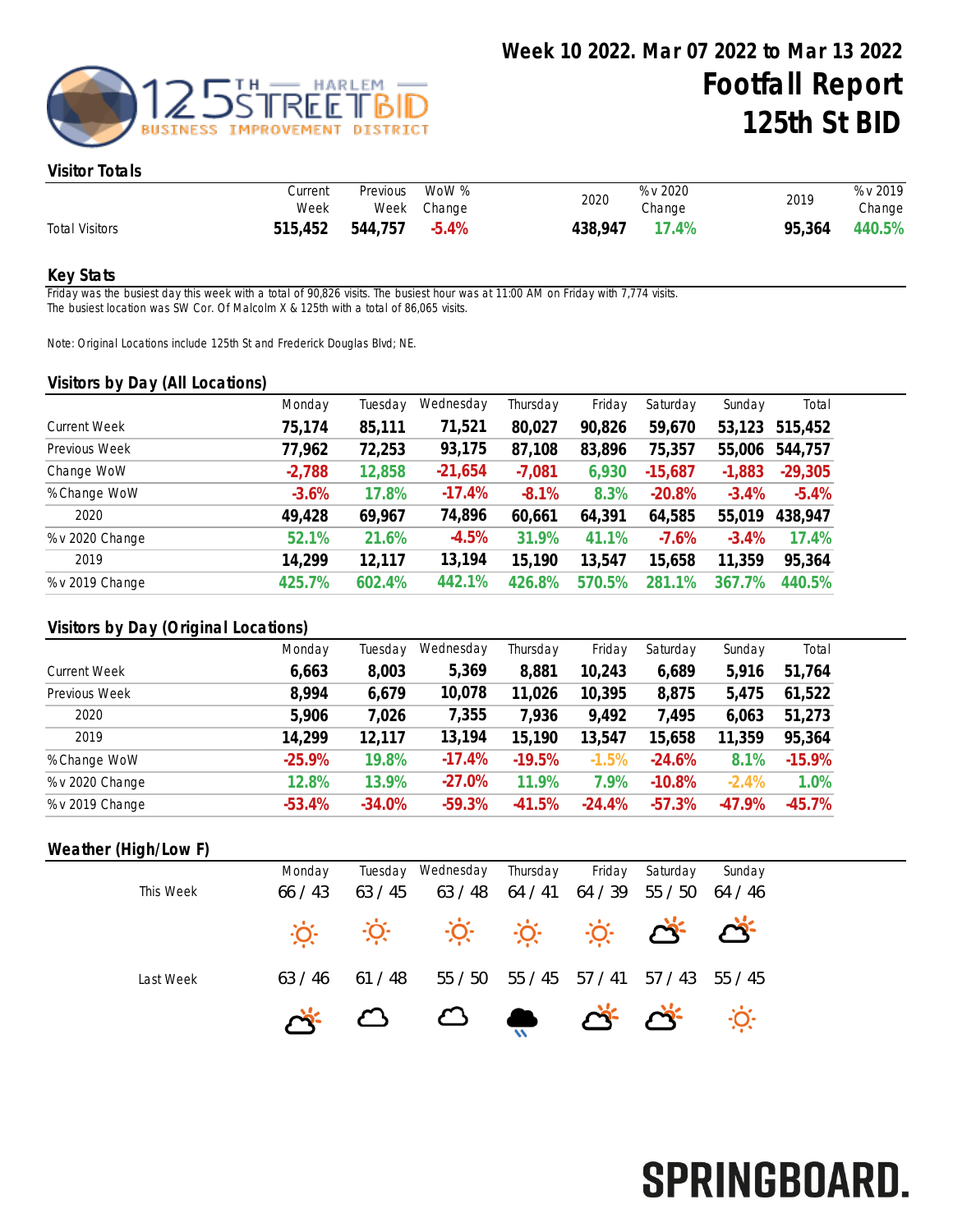## Visitors by Day (All Locations)



## % Share of Visitors by Day



Afternoon 2:00PM - 4:59PM Early Evening 5:00PM - 7:59PM Evening 8:00PM - 11:59PM

## SB.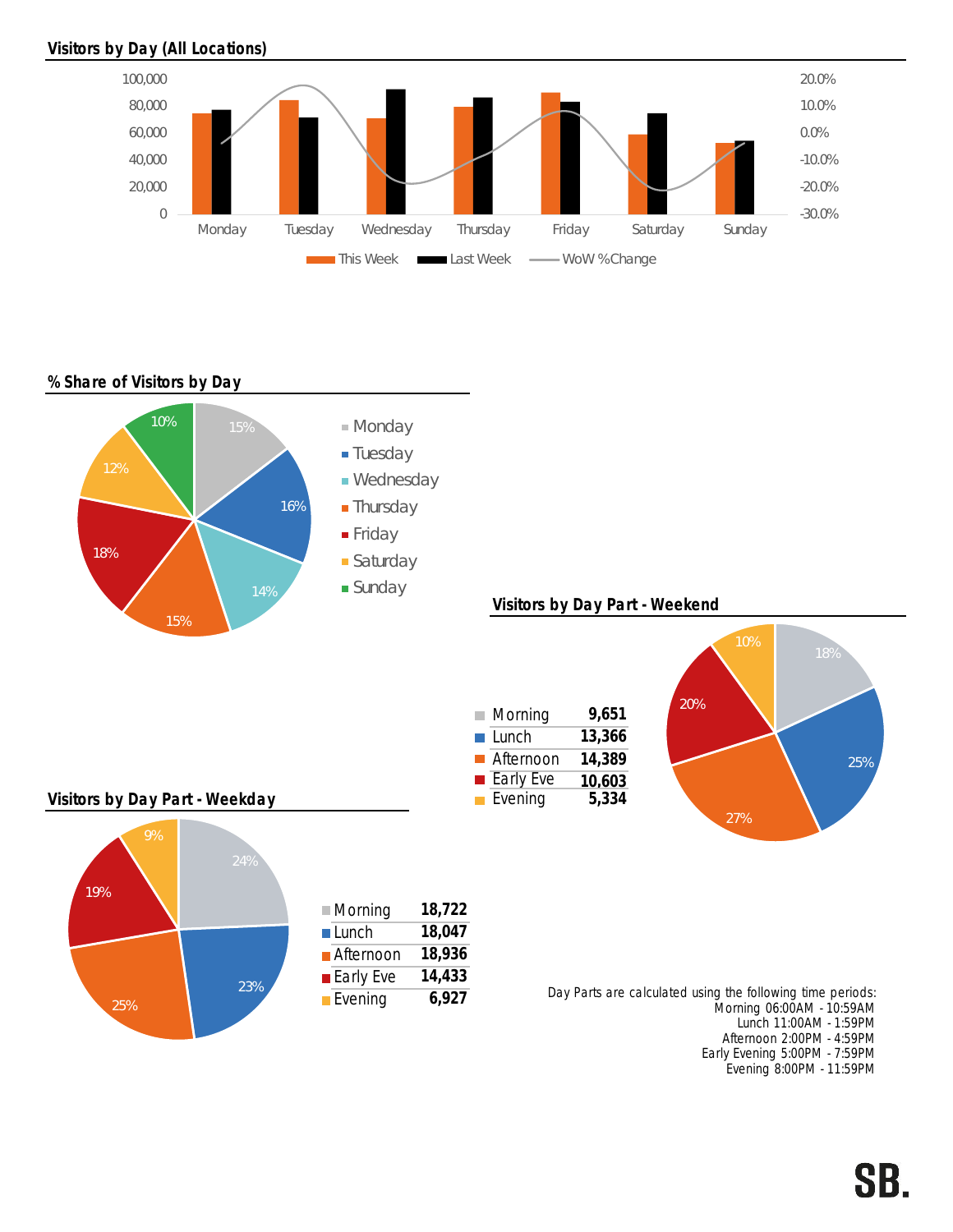## Long Term Trend by Week



Visitors by Hour



|       | Monday | Tuesday | Wednesday | Thursday | Friday | Saturday | Sunday |
|-------|--------|---------|-----------|----------|--------|----------|--------|
| 6:00  | 1,229  | 1,222   | 1,265     | 1,143    | 1,334  | 651      | 410    |
| 7:00  | 3,176  | 4,230   | 2,942     | 3,230    | 3,738  | 1,295    | 589    |
| 8:00  | 4,629  | 4,952   | 3,294     | 5,447    | 5,463  | 1,896    | 1,351  |
| 9:00  | 3,603  | 4,680   | 3,850     | 5,057    | 5,166  | 3,107    | 2,077  |
| 10:00 | 3,630  | 4,670   | 5,729     | 4,801    | 5,131  | 5,156    | 2,769  |
| 11:00 | 4,612  | 5,844   | 5,874     | 5,562    | 6,213  | 4,074    | 3,638  |
| 12:00 | 5,036  | 7,027   | 4,872     | 5,833    | 7,774  | 4,788    | 4,341  |
| 13:00 | 5,386  | 6,687   | 5,796     | 6,546    | 7,171  | 4,682    | 5,208  |
| 14:00 | 5,614  | 6,153   | 5,255     | 5,763    | 6,543  | 4,511    | 4,649  |
| 15:00 | 6,563  | 7,599   | 5,231     | 6,722    | 7,448  | 4,589    | 4,711  |
| 16:00 | 6,181  | 6,498   | 5,285     | 6,780    | 7,043  | 5,835    | 4,483  |
| 17:00 | 5,391  | 6,367   | 4,656     | 5,561    | 6,576  | 4,480    | 4,054  |
| 18:00 | 4,802  | 5,219   | 4,007     | 4,691    | 5,432  | 2,940    | 4,405  |
| 19:00 | 3,653  | 4,055   | 3,552     | 3,862    | 4,339  | 2,678    | 2,648  |
| 20:00 | 2,602  | 2,508   | 2,495     | 2,647    | 3,075  | 2,030    | 1,879  |
| 21:00 | 1,996  | 1,774   | 1,729     | 1,790    | 2,146  | 1,351    | 1,358  |
| 22:00 | 1,432  | 1,266   | 1,240     | 1,286    | 1,502  | 1,076    | 1,167  |
| 23:00 | 1,301  | 999     | 715       | 912      | 1,221  | 823      | 984    |